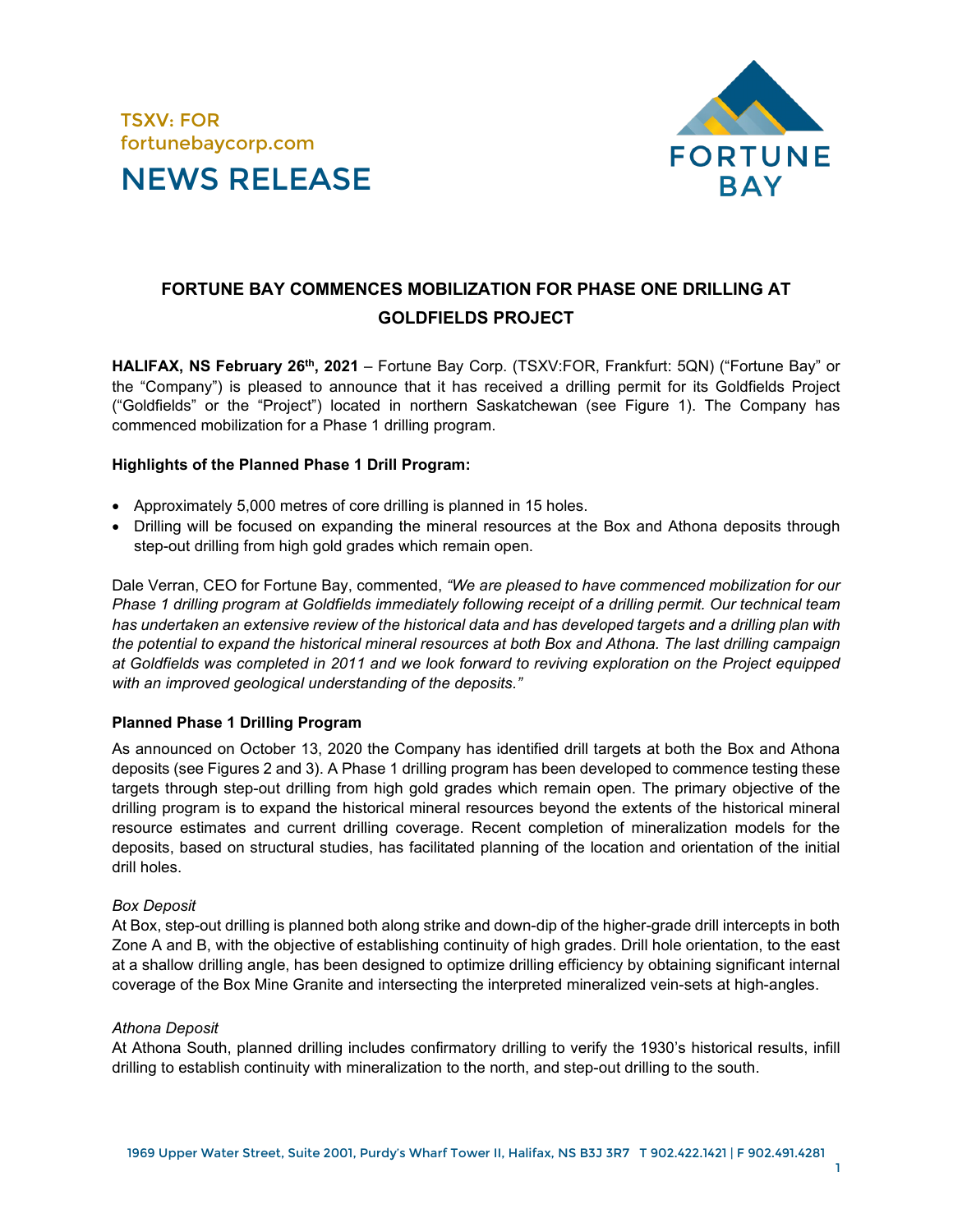

# **Summary of Drill Targets (announced October 13, 2020)**

# *Box Deposit*

The Box deposit remains open, specifically at depth where meaningful grades and thicknesses have been intersected both outside the boundary of the historical mineral resource estimate, and below the depth of the previous open pit defined in the historical 2011 Pre-Feasibility Study for Box.

- Two priority higher-grade zones have been identified for drill targeting and resource expansion, Box Zone A and Box Zone B (Figure 2). Highlight gold results from historical drilling completed along these Zones outside of the boundaries of the 2011 mineral resource estimate include:
	- $\circ$  Box Zone A: 18.05 g/t over 6.00 m (drill hole B07-294) contained within 47.70 m at 2.68 g/t 8.35 g/t over 9.00 m (drill hole B07-292) contained within 49.79 m at 2.10 g/t 6.34 g/t over 6.00 m (drill hole B11-315) contained within 25.00 m at 2.04 g/t 5.16 g/t over 12.00 m and 4.65 g/t over 3.00 m (drill hole B11-316) contained within 72.00 m at 1.39 g/t
	- $\circ$  Box Zone B: 8.72 g/t over 3.59 m (drill hole B95-219) contained within 45.59 m at 1.02 g/t 4.97 g/t over 6.00 m (drill hole B95-228) contained within 47.15 m at 1.05 g/t Drill intersections are from exploration holes with spacings varying from 10 to 110 metres, approximate 45 metre average.
- The higher-grade intersections are interpreted to potentially represent vein-sets within a plunging extension of the Box Mine Granite.

# *Athona Deposit*

- The Athona deposit remains open to the south, beyond the extents of the mineral resources and reserves that were defined in the historical 2011 pre-feasibility study.
- The Athona Mine Granite that hosts the gold mineralization extends southwards to and beyond the historical Number 2 shaft, where limited drill holes confirm the presence of significant gold mineralization.
- Athona South has been selected as a priority zone for resource expansion (Figure 3). Underground and surface drilling in this area was carried out in the period 1935 to 1939. Gold samples from these holes were collected on an approximate 1.5 m spacing, however in certain instances only composited results for longer intervals are available. Selected highlight historical gold results from Athona South include:
	- $\circ$  4.00 g/t over 48.80 m and 3.00 g/t over 30.80 m (drill hole 23)
	- $\circ$  6.00 g/t over 65.80 m and 1.00 g/t over 58.50 m (drill hole 34)
	- $\circ$  6.00 g/t over 68.90 m and 3.26 g/t over 6.10 m contained in 10.70 m at 2.21 g/t (drill hole U-10)

# **Data Verification and Qualified Person**

The historical drill results contained within this news release have not been verified and there is a risk that any future confirmation work and exploration may produce results that substantially differ from the historical results. The Company considers these drilling results relevant to assess the mineralization and economic potential of the property. For historical drill holes 23 and 34 at the Athona deposit, only composited results are available in the historical dataset. These composited grades may reflect highly anomalous results in individual samples and should not be interpreted to imply that mineralization is continuous throughout the interval.

The technical and scientific information in this news release has been reviewed and approved by Dale Verran, M.Sc., P.Geo., Chief Executive Officer of the Company, who is a Qualified Person as defined by NI 43-101. Mr. Verran is an employee of Fortune Bay and is not independent of the Company under NI 43- 101.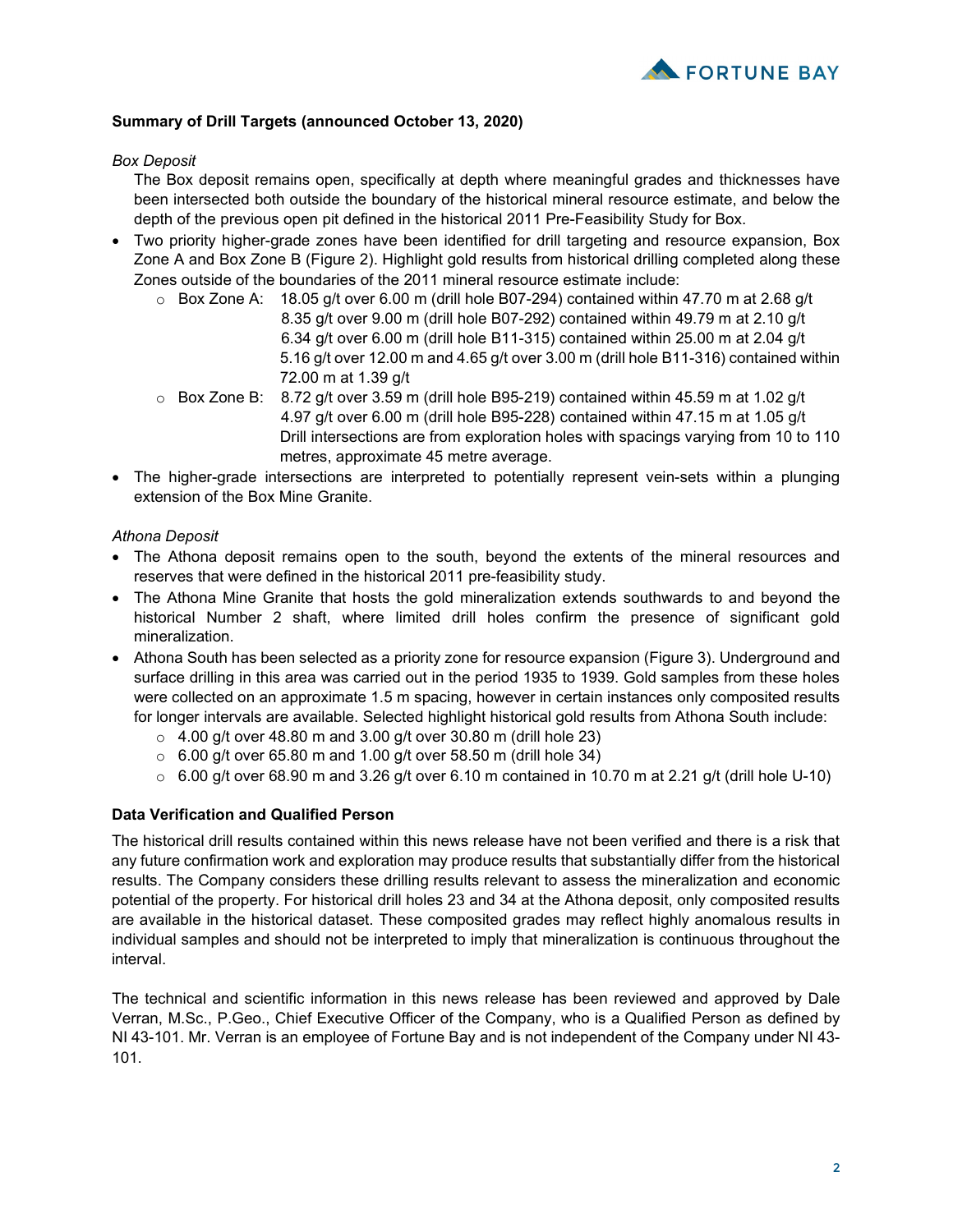

# *About Goldfields*

*The 100% owned Goldfields Project is the Company's most advanced asset located in northern Saskatchewan, approximately 13 kilometres from Uranium City, for which a historical Pre-Feasibility Study ("2011 PFS") was completed in October 2011 in accordance with NI 43-101. The 2011 PFS envisaged open-pit mining of the Box and Athona gold deposits, located two kilometres apart, over 13 years with estimated gold recoveries of 91% and 89% respectively, processed at a shared mill facility with a capacity of 5,000 tonnes per day. Economic highlights from the 2011 PFS include an NPV (at a 5% discount rate) of CAD\$144.3 million (pre-tax) and a 19.6% IRR (pre-tax) using a base case of CAD\$1,250/oz of gold (exchange rate CAD\$ = 0.96 USD\$). Total capital costs were estimated at CAD\$159.2 million including a 13.7% contingency. Mineral reserve and mineral resource estimates for the 2011 PFS (Box and Athona deposits) included; 1.02 million ounces of gold (22.3 million tonnes at 1.4 g/t Au) in proven and probable reserves, 1.03 million ounces of gold (20.9 million tonnes at 1.5 g/t Au) in measured and indicated resources (included in the proven and probable reserves), and 0.23 million ounces of gold (4.6 million tonnes at 1.5 g/t Au) in inferred resources. The Project is endowed with established infrastructure including existing roads, powerline, and nearby facilities and an airport at Uranium City. The Project has a history of gold production (64,000 oz Au produced between 1939 to 1942), numerous exploration drilling campaigns (~80,000 metres of drilling in ~675 drill holes) and various mining studies (including a 2007 Feasibility Study for the Box deposit for GLR Resources Inc. that was prepared in accordance with NI 43-101). The Box open-pit mine and mill development is permitted having received Ministerial approval under the Environmental Assessment Act in May 2008. The 10,300 hectare Goldfields property presents numerous exploration opportunities, including the potential to expand the Box and Athona deposits and discover additional resources at several other gold prospects and occurrences.*

## *About Fortune Bay*

*Fortune Bay Corp. (TSXV:FOR) is a gold-focused exploration and development company with 100% ownership in two advanced gold projects in Canada, Saskatchewan (Goldfields Project) and Mexico, Chiapas (Ixhuatán Project), both with exploration and development potential. The Company has a goal of building a mid-tier gold exploration and development Company through the advancement of its existing projects and the strategic acquisition of new projects to create a pipeline of growth opportunities. The Company's corporate strategy is driven by a Board and Management team with a proven track record of discovery, project development and value creation. Further information on Fortune Bay and its assets can be found on the Company's website at [www.fortunebaycorp.com](http://www.fortunebaycorp.com/) or by contacting us as [info@fortunebaycorp.com](mailto:info@fortunebaycorp.com) or by telephone at 902-334-1919.*

On behalf of Fortune Bay Corp.

"Dale Verran" Chief Executive Officer 902-334-1919

#### *Cautionary Statement Regarding Forward-Looking Information*

*Information set forth in this news release contains forward-looking statements that are based on assumptions as of the date of this news release. These statements reflect management's current estimates, beliefs, intentions and expectations. They are not guarantees of future performance. Fortune Bay Corp. ("Fortune Bay" or the "Company") cautions that all forward-looking statements are inherently uncertain, and that actual performance may be affected by a number of material factors, many of which are beyond Fortune Bay's control. Such factors include, among other things: risks and uncertainties relating to metal prices, changes in planned work resulting from weather, COVID-19 restrictions, logistical, technical or other factors, the possibility that results of work will not fulfill expectations and realize the perceived potential of Fortune Bay's mineral properties, uncertainties involved in the interpretation of drilling results and other tests, the possibility that required permits may not be obtained in a timely manner or at all, risk of accidents, equipment breakdowns or other unanticipated difficulties or interruptions, the possibility of cost overruns or unanticipated expenses in work programs, the risk of environmental contamination or damage resulting from the exploration operations, the need to comply with environmental and governmental regulations and the lack of availability of necessary capital, which may not be available to Fortune*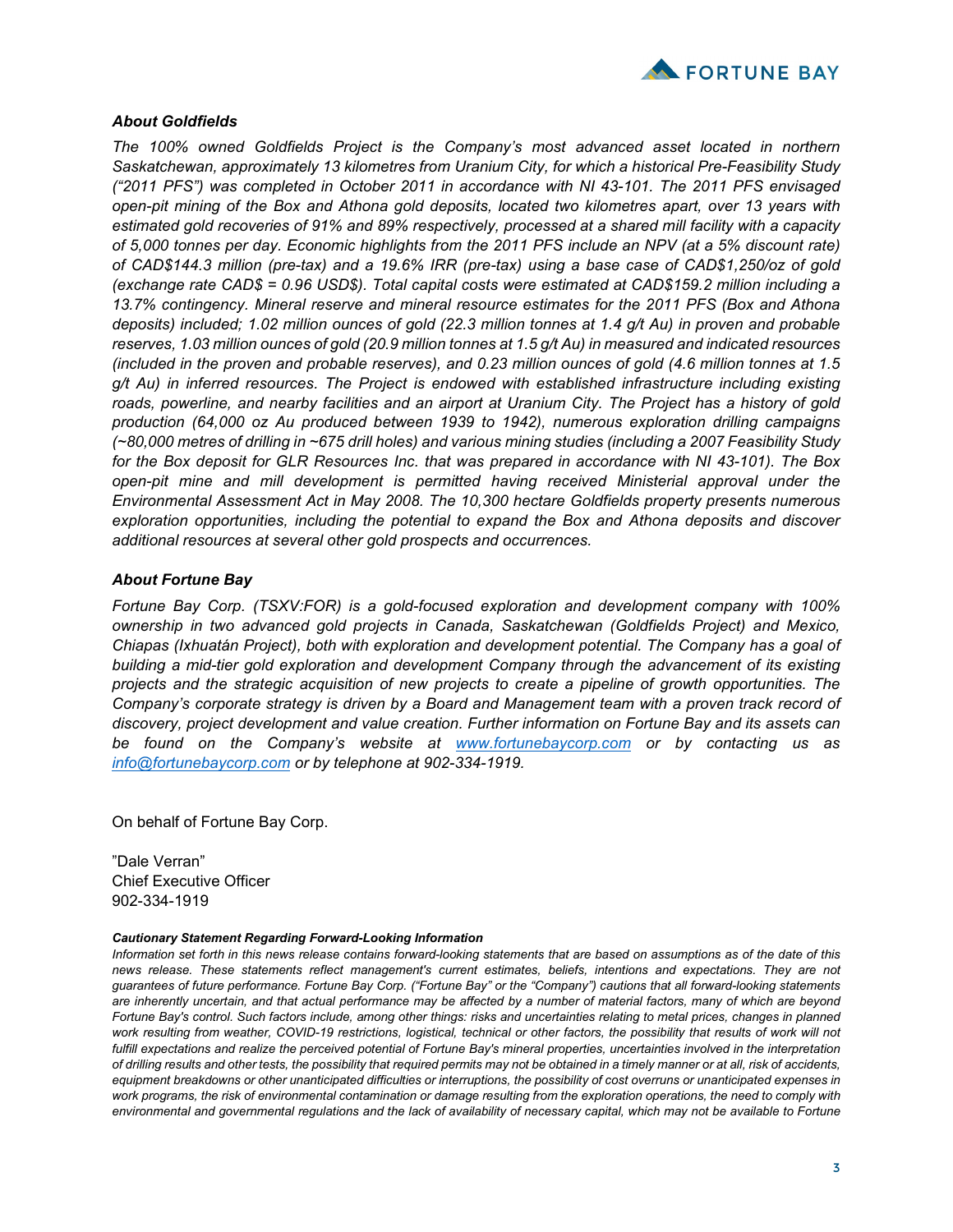

*Bay, acceptable to it or at all. Fortune Bay is subject to the specific risks inherent in the mining business as well as general economic and business conditions. Accordingly, actual and future events, conditions and results may differ materially from the estimates, beliefs, intentions and expectations expressed or implied in the forward-looking information. Except as required under applicable securities*  legislation, Fortune Bay undertakes no obligation to publicly update or revise forward-looking information. Fortune Bay does not intend, *and does not assume any obligation, to update these forward-looking statements, except as required under applicable securities legislation. For more information on Fortune Bay, readers should refer to Fortune Bay's website at [www.fortunebaycorp.com.](http://www.fortunebaycorp.com/)*

#### *Cautionary Note Regarding Historical Mineral Resource and Reserve Estimates and Historical Results*

*A Pre-Feasibility Study (the "2011 PFS Technical Report"), with an effective date of October 6, 2011, was completed for the Goldfields Project by March Consulting Associates Inc. in cooperation with Wardrop (now Tetra Tech), Dan Mackie Associates (DMA) and EHA Engineering Ltd. The mineral resources and mineral reserves were classified according to the CIM Standards on Mineral Resources and Reserves: Definitions and Guidelines, November 2005 ("CIM 2005") and incorporated, by reference, into National Instrument 43- 101 – Standards of Disclosure for Mineral Projects ("NI 43-101"). The 2011 PFS Technical Report was issued to Brigus Gold Corp. ("Brigus"), and subsequently re-issued to successor company, Fortune Bay on March 13, 2014. The full 2011 PFS Technical Report*  is filed on SEDAR (www.sedar.com) under Brigus's issuer profile. The reader is cautioned that a Qualified Person has not done *sufficient work to classify the mineral resources and mineral reserves stated in the 2011 PFS Technical Report as current resources and reserves. Fortune Bay is not treating this historical estimate as current mineral resources or reserves. While this estimate was prepared in accordance with NI 43-101 and CIM 2005 in effect at the time, there is no guarantee that it would be consistent with current standards and it should not be regarded as such. Fortune Bay has not undertaken any independent verification of the data upon which the historical estimates are based. The historical estimate is considered relevant to assess the mineralization and economic potential of the property.* 

*Historical results, including drilling results, have not been verified and there is a risk that any future confirmation work and exploration may produce results that substantially differ from the historical results. The Company considers these drilling results relevant to assess the mineralization and economic potential of the property.*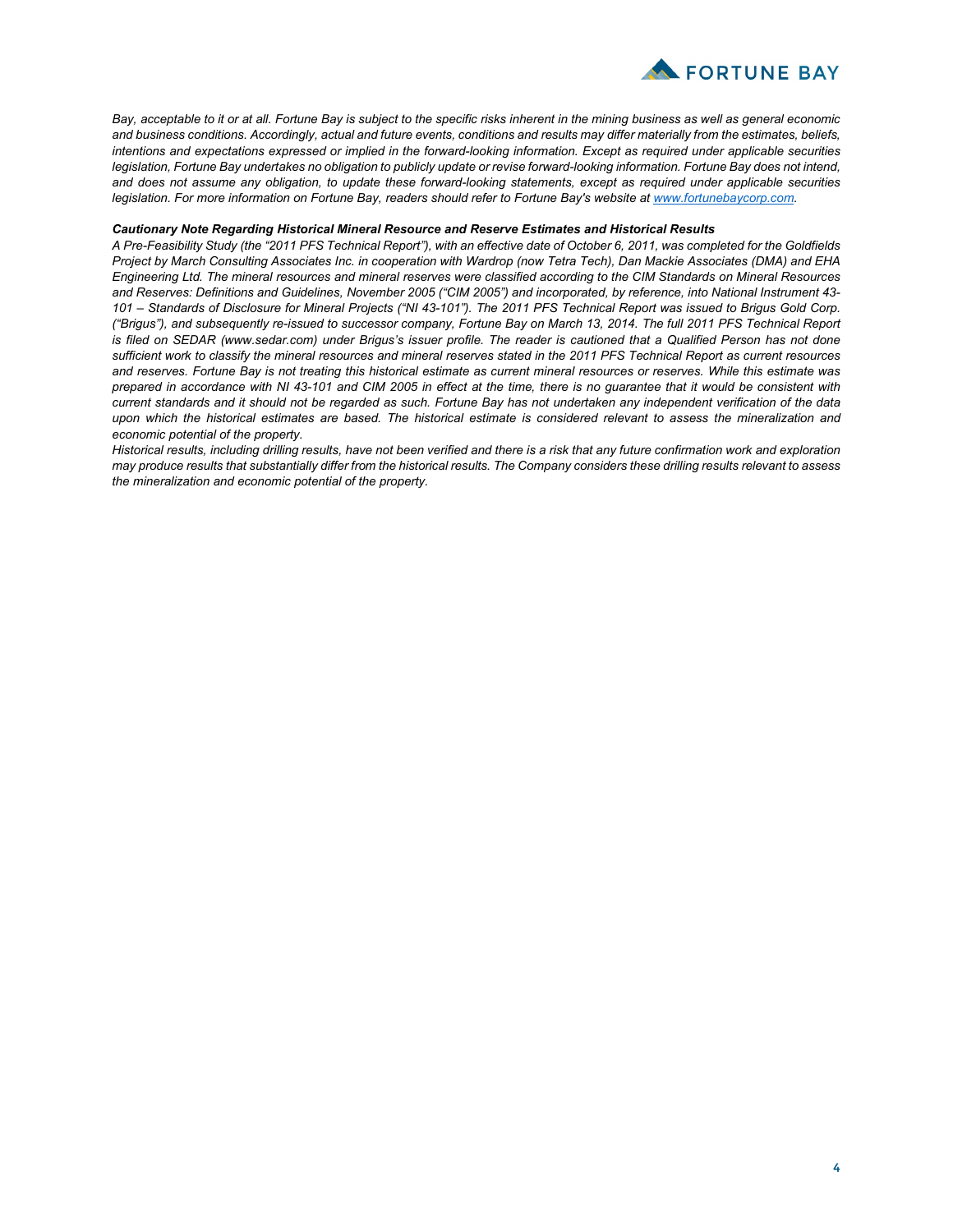



**Figure 1: Goldfields Project infrastructure and location map.**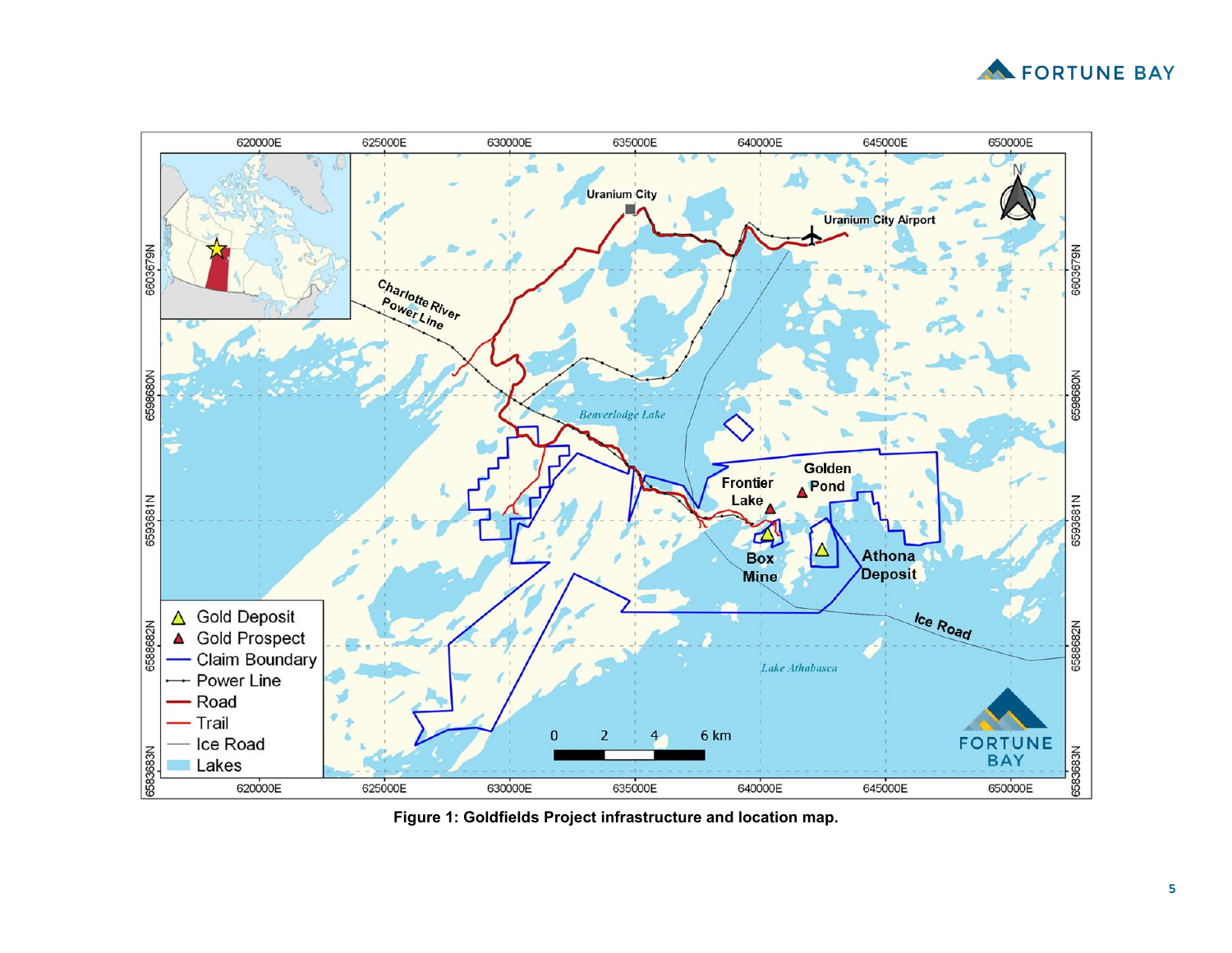



The Company has not verified these drilling results and there is a risk that any future confirmation work and exploration may produce results that substantially differ from the historical results. The Company considers these drilling results relevant to assess the mineralization and economic potential of the property.

**Figure 2: Box Deposit Drill Target Zones A and B .**